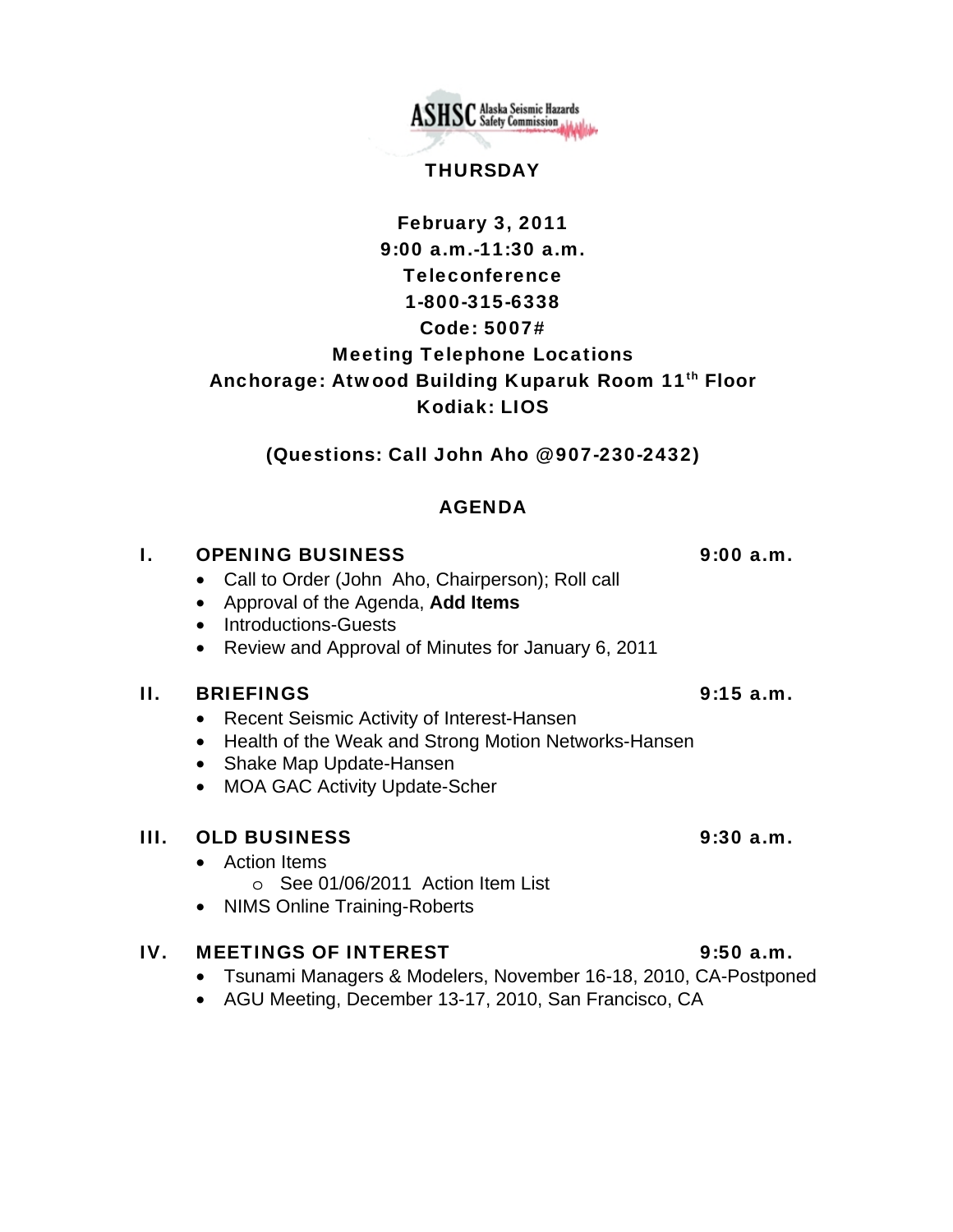

February 3, 2011

- AGU Meeting, December, 2010, San Francisco
- NTHMP Annual Meeting, February 1-3, 2011
- EERI annual Meeting, February 9-12, 2011, La Jolla, CA
- PDDA Course, Postearthquake Safety Evaluation of Buildings, February 23-24, 2011
- Tsunami Awareness Week, March 21-25, 2011
- Tsunami Warning Test, March 23, 2011
- WSSPC, April 4-8, 2011, Boise, ID
- SSA Annual Meeting, Memphis, April 13-15, 2011
- Rapid Visual Screening, Fairbanks, October 2011
- Tsunami Operations Work Shop, Sitka, Sept. 13-15, 2011
- Association of Engineering Geology, Anchorage, Sept.19-24, 2011
- 10th U.S. National Conference on Earthquake Engineering, 2014 Anchorage

### V. CRITICAL DEADLINES 10:00 a.m.

- ASHHSC Report to WSSPC TBD
- Recommendations to Legislature February 1, 2011
- Committee Chairs Summary December 15, 2010
- 2010 Report to Legislature-Draft February, 2011
- 2010 Report to Legislature-Final February, 2011
- Legislative Trip **February**, 2011

### VI. NEW BUSINESS 10:15 a.m.

- Recognition
- Future Briefings
	- o Mat-Su Prison Presentation
	- o MOA Emergency Operations Center Tour
	- o Building Official
	- o DOT Seismic
	- o Utilities Risk Mitigation Approaches
	- o Alyeska Pipeline Seismic Instrumentation-March Meeting?
	- o DOT Inventory of Bridges
	- o Gas Pipeline

### VII. REPORTS 10:30 a.m.

- Chairperson
	- o 4th Quarter Ethics Report
	- o APIP
	- o Business Cards
	- o Publications-
	- o Face-to-Face Meeting

- 
-